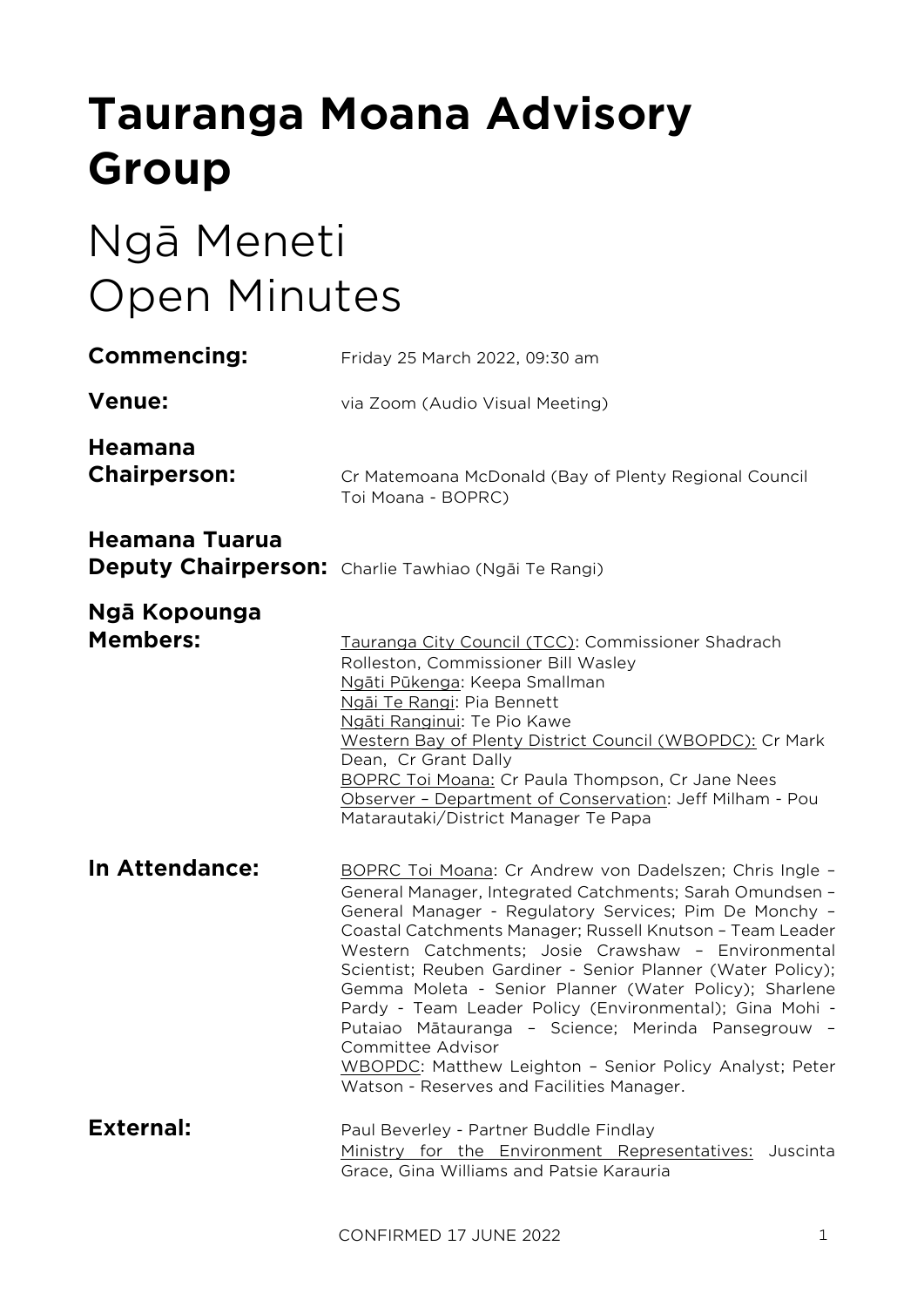Presenters: Kia Maia Ellis - Project Manager Tauranga Moana Iwi Customary Fisheries Trust and Dr Kura Paul-Burke - Associate Professor Matai Moana – Marine Research, University of Waikato.

# **Ngā Hōnea**

**Apologies:** Cr Norm Bruning (BOPRC Toi Moana), Te Pio Kawe (lateness) and Cr Paula Thompson (lateness)

# **1. Karakia Whakatuwhera Opening Prayer**

A karakia was provided by Charlie Tawhiao.

# **2. Ngā Hōnea Apologies**

# **Resolved**

**That the Tauranga Moana Advisory Group:**

**1 Accepts the apology from Cr Norm Bruning and apologies for lateness from both Te Pio Kawe and Cr Paula Thompson tendered at the meeting.**

> **McDonald/Nees CARRIED**

# **3. Whakapuakanga o Ngā Take Whai Taha-Rua Declaration of Conflicts of Interest**

None advised

# **6. Whakaaturanga Presentations**

# **6.1 Whareroa Marae Update**

A verbal update on progress with Whareroa Marae managed retreat was provided by Paul Beverley - Partner Buddle Findlay.

## **Key Points – Paul Beverley:**

- Process was ongoing; was engaging closely with the Marae Committee in a facilitation role alongside Phil Mitchell from Mitchell Daysh Planning **Consultancy**
- Was critical to work collaboratively with the Whareroa Marae hau kainga in order to identify an appropriate way to address the issues
- Acknowledged the contribution by Pia Bennett; critical that the marae community needed to take the leading role on the way forward and identifying their next steps
- Workshops were held alongside other parallel work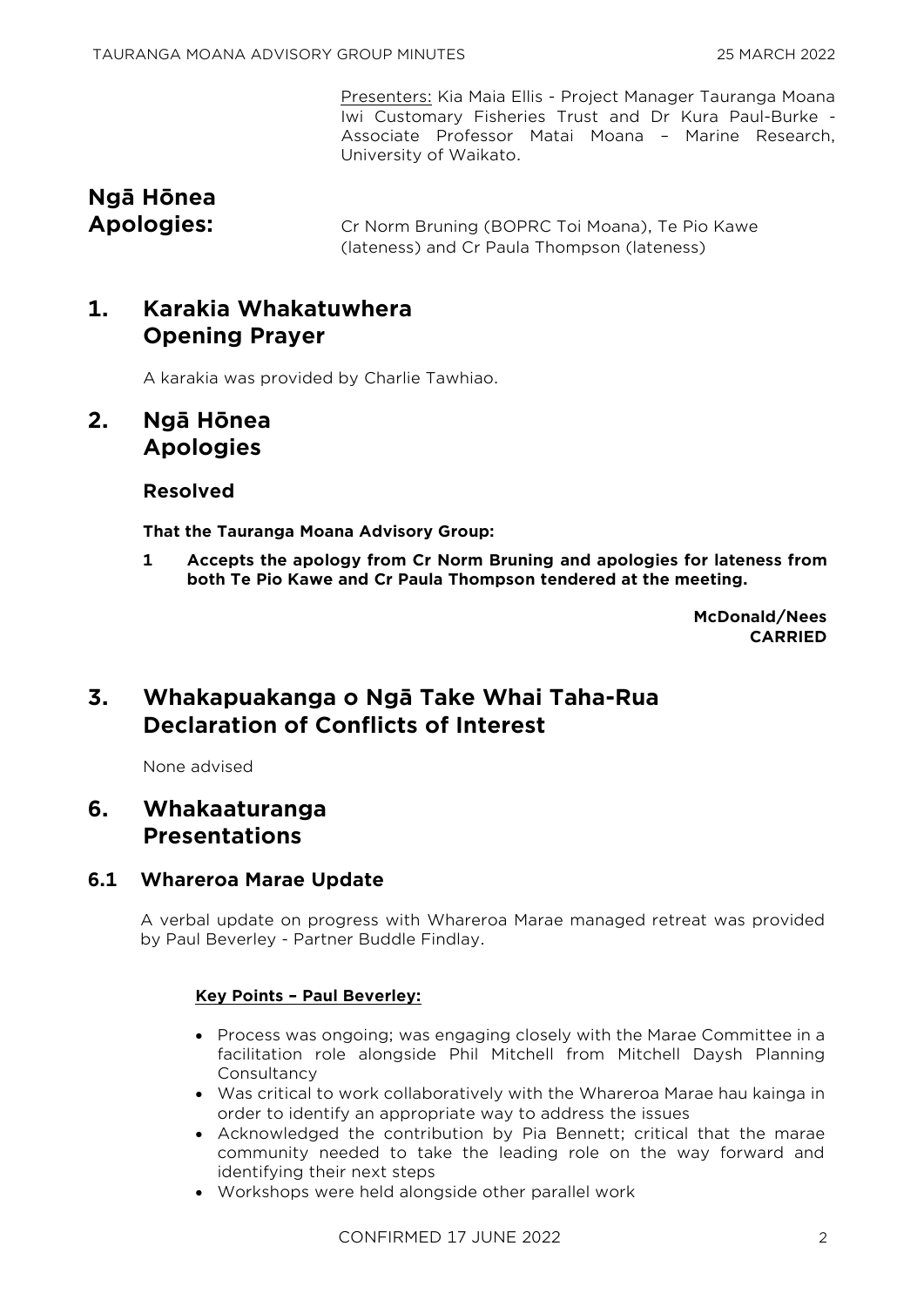- Needed to move at a pace at which the marae community felt comfortable with
- Acknowledged that the marae community had limited resources which impacted the pace of moving forward; they had to provide input on ongoing everyday resource management consent processes requiring immediate attention as well as handling the current Covid-19 community response amidst other work.

## **Key Points – Pia Bennett:**

- Concurred that thorough engagement was a critical part of the process
- A lot of mahi was ongoing and happening behind the scenes
- Was currently looking at examples/lessons learnt by others/best practices/historical cases to guide and inform the next steps
- Internal processes wānanga by whānau was ongoing.

# **7. Ngā Meneti Minutes**

**Kia Whakaūngia Ngā Meneti Minutes to be Confirmed**

## **7.1 Tauranga Moana Advisory Group Minutes - 10 December 2021**

## **Resolved**

**That the Tauranga Moana Advisory Group:**

**1 Confirms the Tauranga Moana Advisory Group Minutes - 10 December 2021 as a true and correct record.**

> **McDonald/Nees CARRIED**

9:54 am – Te Pio Kawe, Keepa Smallman and Councillor Paula Thompson **entered** the meeting.

# **8. Ngā Whakamārama a Ngā Rōpu Update from Partners**

# **8.1 Ngāi Te Rangi**

Ngāi Te Rangi Representative Charlie Tawhiao provided a verbal update:

## **Key Points – Charlie Tawhiao:**

- Since the update provided to Tauranga Moana Advisory Group (TMAG) in December 2021, the Crown had engaged in the Hauraki discussion process with the view of finding a negotiated solution. Ngāi Te Rangi had declined to participate in this on the grounds that it would be undermining the tikanga process that kaumātua had commenced earlier; following alternative processes could be deemed as disrespectful. Due to the current Covid-19 situation, no further progress had been made
- All Te Rūnanga o Ngāi Te Rangi Iwi business units and staff had been redeployed into the Covid-19 support space. This meant that Te Ohu Kaupapa Taiao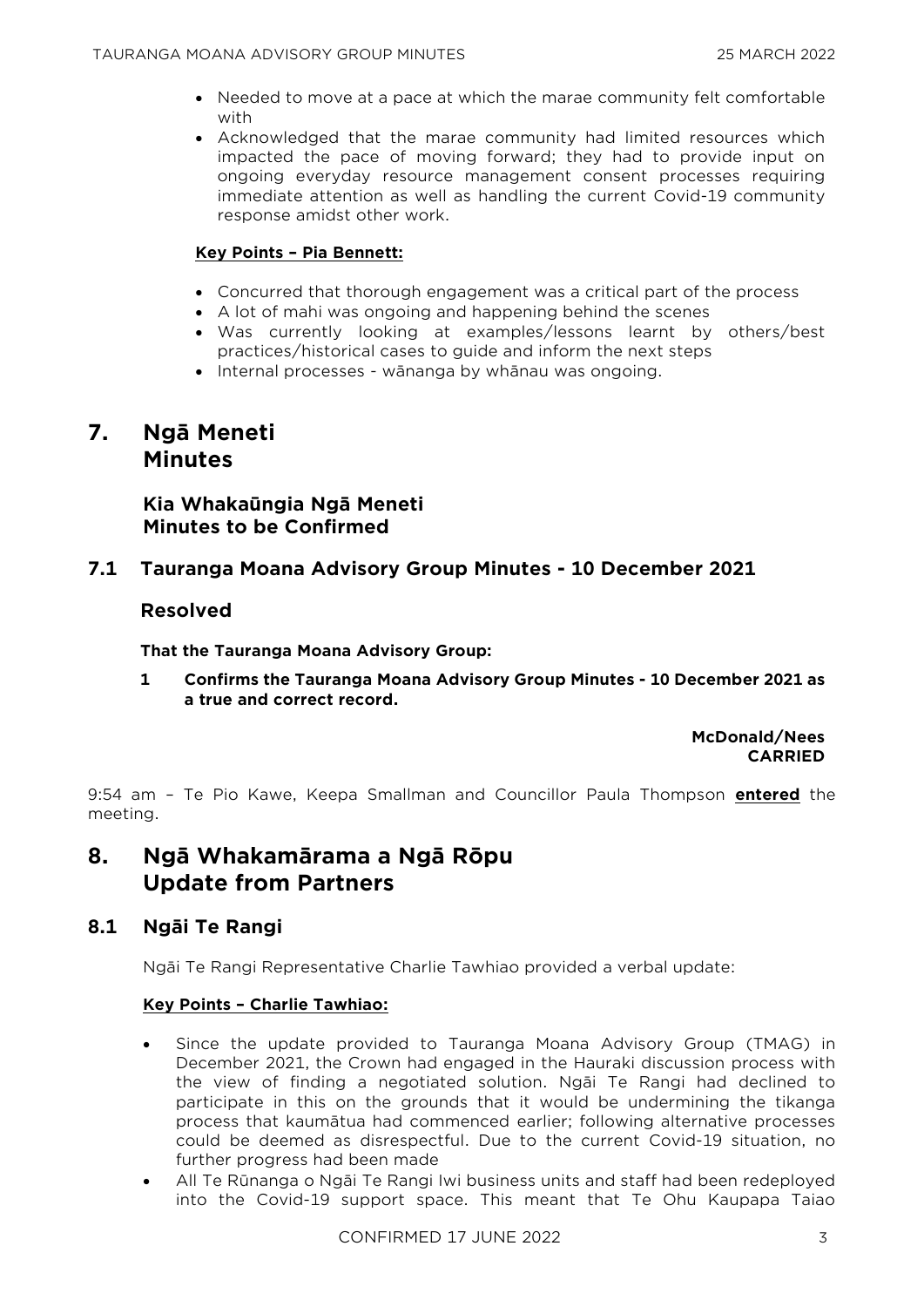(Environment & Natural Resource Management Unit) at Ngāi Te Rangi Iwi was unable to undertake normal duties. The situation would be reassessed before normal duties would commence

• Ngāi Te Rangi Representative Pia Bennett was deemed representative and a leading voice in both operational and environmental matters for Tauranga iwi namely Ngāi Te Rangi, Ngāti Ranginui and Ngāti Pūkenga. Introduced her to provide an update to TMAG on Te Mana o te Wai projects and in particular Ko WAI mātou – a Tauranga Moana Project that would benefit the Tauranga Moana:

#### **Ko WAI mātou – an overview of Tauranga Moana Project**

Ministry for the Environment (MfE) representatives Juscinta Grace, Gina Williams and Patsie Karauria, who had been assigned to review the Tauranga Moana Te Mana o Te Wai Funding application, attended the meeting to observe the update provided on Ko WAI mātou and to seek any clarification they needed from iwi members and the Advisory Group as part of MfE's due diligence process.

#### **Key Points – Pia Bennett:**

- Provided a snapshot on work streams and progress with Ko WAI mātou:
	- o Vision/fundamentals/objectives/priorities and aspirations of the projects, which would inform all decisions
	- o Focus would be on building capability and capacity
	- o Values, objectives, attributes
		- Lead wānanga with mana whenua on values/objectives and attributes that gave effect to Te Mana o te Wai in Tauranga Moana
		- **Establishment of a strategy/Tauranga Moana centric policy**
	- o Structure/Tools and systems required
	- o Focus areas/structure for implementation of Te Manatū Mō Te Taiao Te Mana Te Wai
	- o Development of a Memorandum of Understanding alongside BOPRC was currently ongoing.

#### **Key Points – Ministry for the Environment (MfE):**

- Excited to hear more about Te Wai activities in Tauranga Moana
- Purpose of MfE's participation was an opportunity to understand the kaupapa and aspirations Tauranga iwi had for the Ko WAI mātou. The Te Mana o Te Wai Fund was strongly focused on building capacity for whānau/hapū/iwi
- The strong relationship between all partners of the TMAG (iwi and Councils) offered a unique opportunity
- Would like to ensure that Pia Bennett had the appropriate support for the multiyear project.

# **8.2 Ngāti Ranginui**

Ngāti Ranginui representative Te Pio Kawe provided the following verbal update:

## **Key Points:**

• Endorsed the mahi and contribution of Pia Bennett towards the whole spectrum for whānau/iwi/hapū; she was a prominent voice speaking for Tauranga Moana and other iwi; expressed appreciation for her contribution and was proud of her skills and knowledge and her approach to building capacity amongst others through her engagements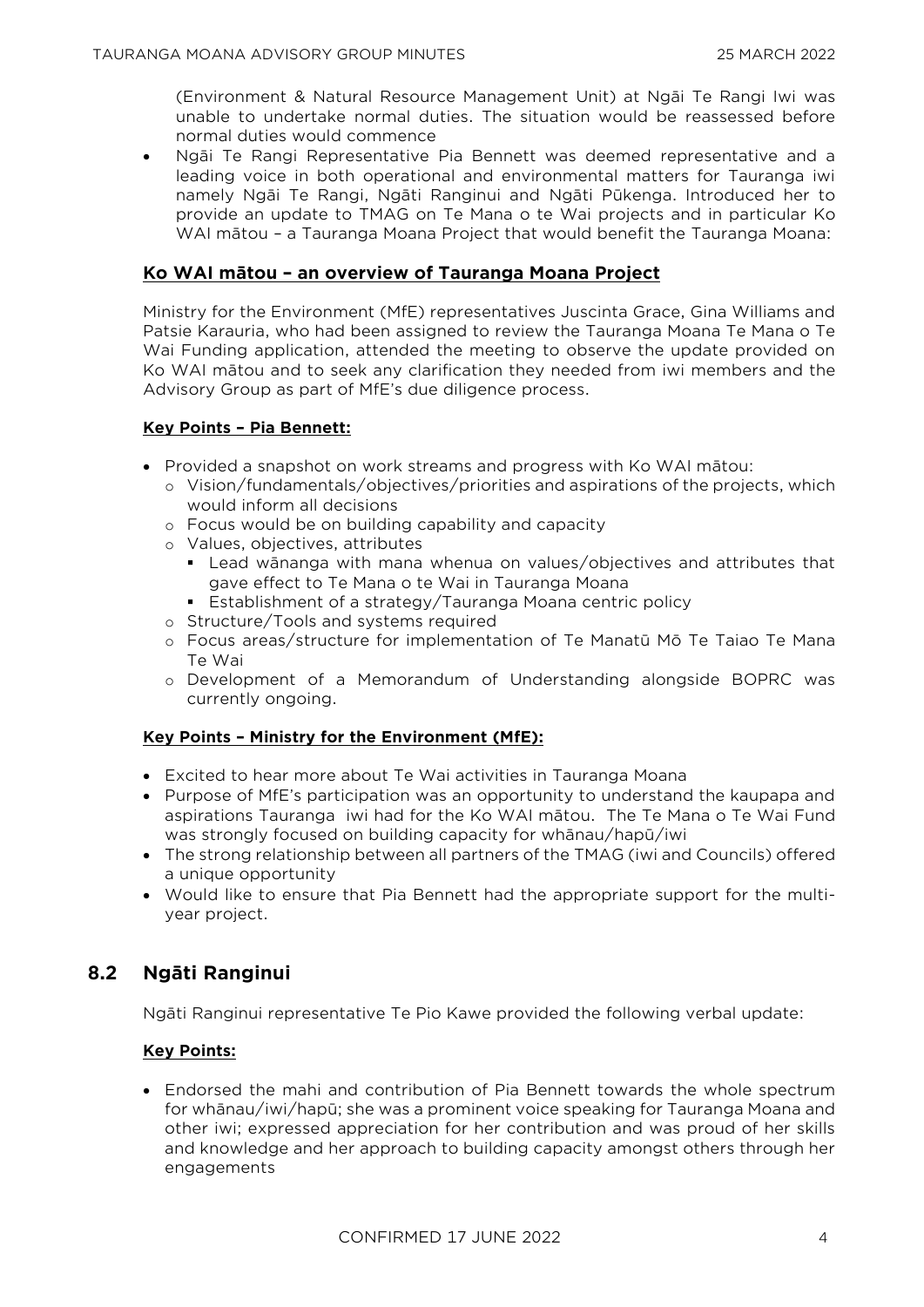- All the water sources that encompassed the area all fed into the harbour, which was a significant resource; the protection thereof was critical to provide better opportunity to all; accordingly supported the mahi by Pia Bennett
- Ngāti Ranginui had made the approach to Hauraki, of which the outcome was that a tikanga process needed to follow and they were currently working together to establish what this would look like.

# **8.3 Ngāti Pūkenga**

Ngāti Pūkenga representative Keepa Smallman provided the following verbal update to the rūnanga:

#### **Key Points:**

• Acknowledged Pia Bennett's mahi with Te Wai, relevant to Ngāti Pūkenga, particularly in the Kaiate Falls/Te Rerekawau Falls area; supported all avenues to enhance opportunities to build capability/capacity to enable kaitiaki/ kaitiakitanga.

# **8.4 Western Bay of Plenty District Council**

Councillor Grant Dally provided a verbal update, highlighting the following:

## **Key Points:**

- Wairoa River: Trust Bay had commenced consultation with Wairoa River recreational users regarding the renewal of the resource consent to release water for recreational use
- Waiau Estuary Crossing: proposed Waihi Beach to Athenree shared Pathway Connection and Crossing over the Waiau Estuary (a proposed section of the future Tauranga Moana Cycle Trail) was in the consenting phase; significant engagement on this project had taken place
- Katikati Wastewater Desludging of ponds were underway
- Waipapa River Cycle Bridge construction underway expected opening was midyear 2022
- Progress on Crown Infrastructure Projects Marae Waste Water Projects
- Development of a sub-regional plan for Bay of Plenty Water Sport/Recreational Facilities Plan – first stage of plan was still ongoing, working alongside Sport Bay of Plenty and Councils to understand the network/facilities/environments/all access points to water.

# **8.5 Tauranga City Council**

Commissioner Bill Wasley provided a verbal update, highlighting the following:

## **Key Points:**

- Wastewater Management
	- o The wastewater programme business case was ongoing an approach to considering investment in the network, plants and outfall. Aimed to take into account tightening environmental standards, better reflect cultural values in wastewater planning, provide investment objectives that aligned with growth patterns and increase resilience to natural hazards
	- o Desludging of the old sludge lagoon pond adjacent to Te Tāhuna o Rangataua - Council was near awarding a contract, with physical works to begin in July 2022
	- o Environmental Mitigation and Enhancement Fund: the committee was keen to open applications to this fund and was looking at the next steps required, which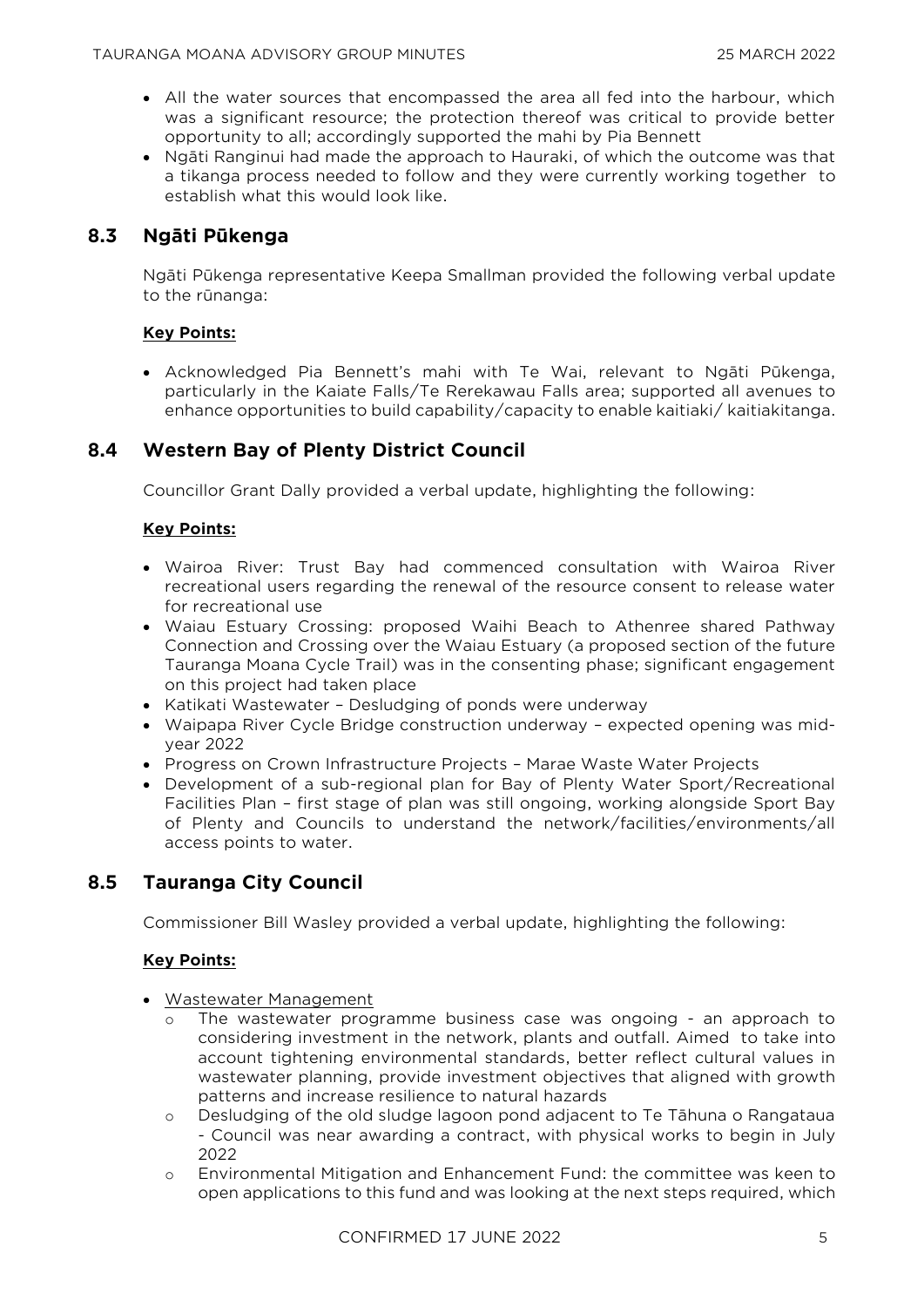included the appointment of an independent panel to assess applications and make recommendations on funding

- o Multiple upgrades to Te Maunga Wastewater Treatment Plant were in various stages of progress to cater for growth
- Waste Management
	- Prior to kerbside collection service beginning in July 2021, the recycling centre at Te Maunga had been collecting Number 5 plastics sent there without actively encouraging it. This provided enough information that there were viable markets for the resource; accordingly Number 5's had been included in the service
- Kopurererua Stream Realignment
	- Realignment of further sections of the Kopurererua and the reinstating of wetlands will have a number of benefits for the valley including:
		- Restoring fish and wildlife habitats
		- **•** Reducing the impacts of flooding and stabilising downstream flows during dry spells
		- Improving water quality by allowing sediment washed downstream to settle out prior to entering the estuary and removing nutrients
	- o Construction work on the southern stream alignment was underway and construction on the new southern wetland area was due to start at the end of March 2022
- Wairoa River Valley Strategy
	- o Developed jointly between WBOPDC, TCC, Tangata Whenua and the local community in 2005, the Wairoa River Valley Strategy aimed to protect the unique values and sense of place inherent to the Wairoa River Valley. The TCC/WBOPDC Joint Governance Committee was envisaged as the body responsible for monitoring implementation of the Strategy
	- o The Strategy actions were reviewed in 2013 to incorporate Hapū management plans. Since then progress had been made through delivery of some actions, but no comprehensive monitoring or review of the Strategy had been undertaken. This, together with plans to develop Tauriko West and national policy changes including freshwater management requirements, led to a Strategy review being programmed.

# **8.6 Bay of Plenty Regional Council**

Toi Moana General Manager, Integrated Catchments Chris Ingle outlined BOPRC priorities as follows:

- 89 Environmental Programmes within the Tauranga Moana catchment area were being underway or already completed by the Land Management Team.
- Biosecurity:
	- o Marine surveillance: The BOPRC Dive team continued its Marine Biosecurity surveillance around Tauranga Harbour. Only one vessel was found with Mediterranean fanworm on the hull. This vessel was subsequently cleaned at the vessel works facility.
	- o Asian paddle crab: The Marine Biosecurity team have also been working with Manaaki te Awanui carrying out Asian paddle crab trapping in Tauranga and Ōhiwa Harbours over the last couple of months.
	- o Waiau Wetland: The first tide flowed into the Waiau wetland recently after new inanga ponds had been created and channels dug. This kaupapa brings tidal waters further into the wetland to support a more diverse habitat. The 5.3 hectares of restored wetland was part of the more than 60 hectares of Athenree Wildlife Refuge.
- Climate change adaptation planning:
	- o Through the Long-Term Plan, Council allocated funding to support communities who were ready to start their first steps in climate adaptation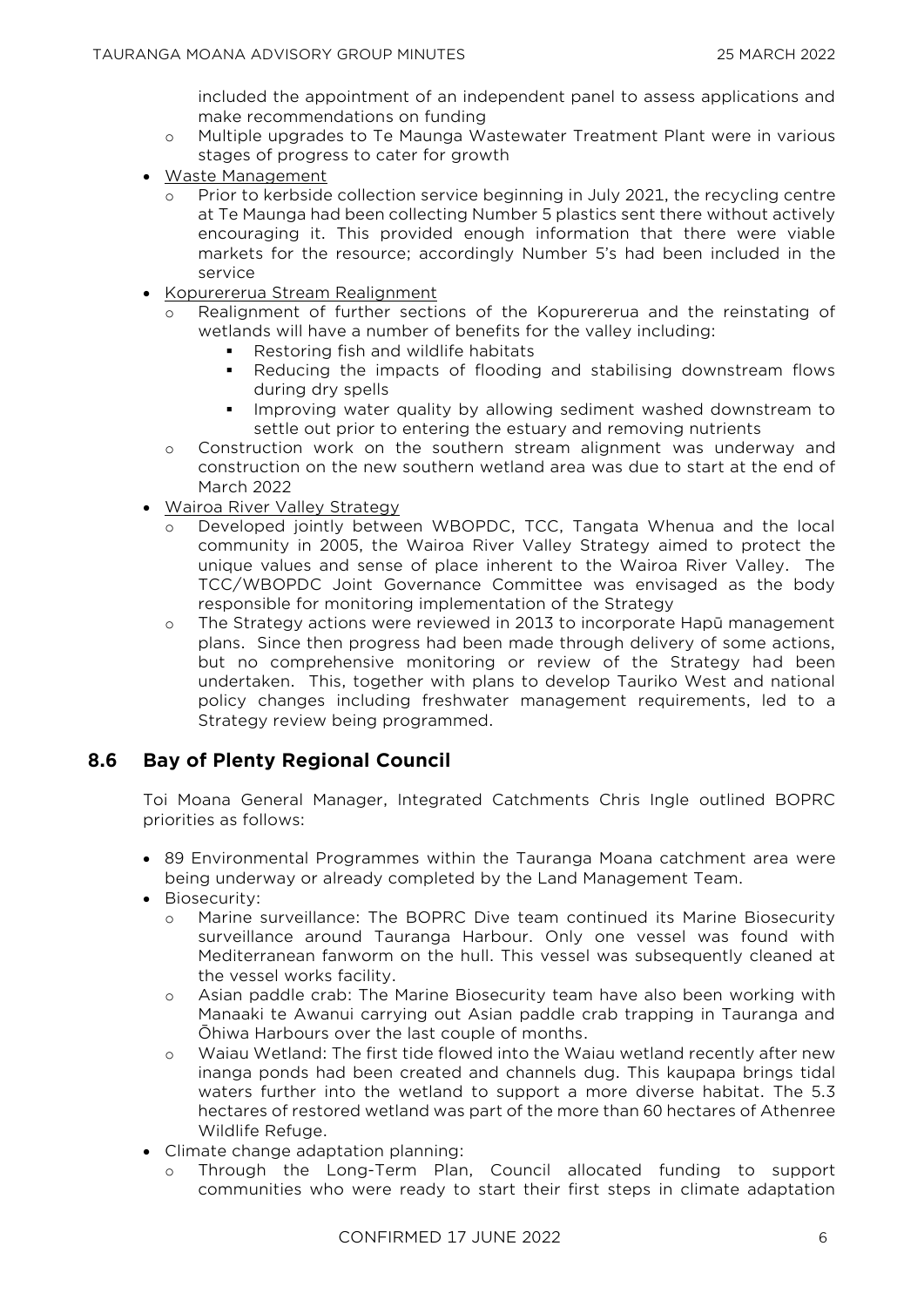planning. This was in recognition that communities were deeply connected to place and to changes to that place. More details available here: [https://www.boprc.govt.nz/environment/climate-change/funds-available](https://www.boprc.govt.nz/environment/climate-change/funds-available-for-community-adaptation-planning)[for-community-adaptation-planning](https://www.boprc.govt.nz/environment/climate-change/funds-available-for-community-adaptation-planning)

o To date Council had funded 2 projects: The Maketū Iwi Collective was running a series of Wānanga with the local community and invited guests, to develop a shared understanding of how climate change could affect the Maketū community and to plan initial actions. Ngāi Tamawhariua will be exploring the potential impacts of climate change on Te Rereatukahia Marae and papakāinga through combining local Mātauranga and climate science, working with experts from Beca.

# **9. Ngā Whakamārama Te Papa Atawhai Conservation Update**

# **9.1 Department of Conservation**

Presented by Jeff Milham, Pou Matarautaki/District Manager Te Papa.

## **Key Points:**

- Mahi mō te Taiao/Jobs for Nature update
- Kauri protection progress in the Kaimai Mamaku Conservation Park
- Ongoing pest-control initiatives
- Activities of the Aongatete Forest Restoration Trust
- Manaaki Kaimai Mamaku Trust projects/kaupapa.

11:00am - The meeting **adjourned**.

11:10am - The meeting **reconvened.** 

# **4. Whakahoutanga Kōrero Verbal Updates**

# **4.1 Kōura Restoration Mahi in Tauranga Moana**

*Presentation 1 Kia Maia Ellis - Tauranga Moana Advisory Group 25 March 2022: Objective ID A4070030* [⇨](../../../RedirectToInvalidFileName.aspx?FileName=TMAG_20220325_MAT_3485.PDF#PAGE=2)

Presented by Kia Maia Ellis - Kairangahau PhD Student at the University of Waikato/ Project Manager Tauranga Moana Iwi Customary Fisheries Trust.

## **Key Points:**

- Enhancing the sustainability of Kōura (Jasus edwardsii) in a changing climate
- Transdisciplinary Mātauranga Māori and Science Approach to Research
- Pēpi Kōura Enhancement Study:
	- o Tauranga Moana iwi/Science have observed the degradation of taonga marine species. The goal was to investigate enhancement of kōura to support sustainability of a taonga species
	- o Kaitaikitanga response to climate change
	- o Mātauranga and marine science to grow new knowledge as a local case study
- Research Questions
	- o What was the current state of the kōura population in Tauranga Moana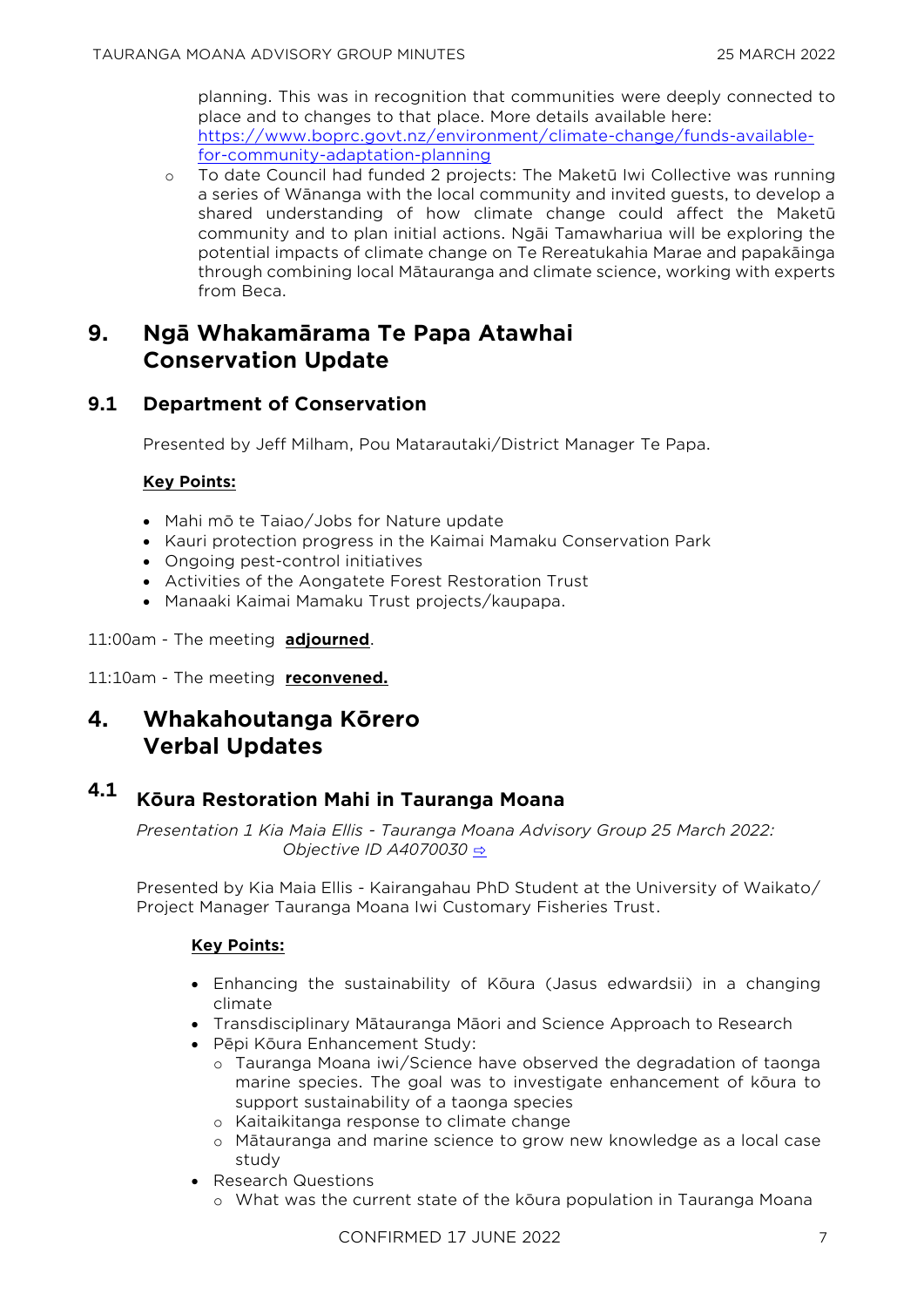- o Was there a correlation between the seasonal recruitment of kōura with maramataka
- o Can we on-grow juvenile kōura to assist a kaitiakitanga approach to climate change
- o How did transdisciplinary research inform enhancement and management of koura
- Role and responsibility of Tauranga Moana Iwi Customary Fisheries Trust
- Research Framework: Whakakotahi Collaboration / Whakaoho Awakening / Whakamaramatanga – Enlightenment / Whakamana – Empowerment
- Mātauranga ā iwi developing Pou Tokomanawa iwi leadership
- Pēpi Kōura Puerulus Settlement Study co-developing Mātauranga/ Science Objectives
- Koura Population Surveys
- "He aha te mea nui o te Ao" expected tamariki, mokopuna to see that we have done everything in our power to leave this world in a better state than we found it. If we did not take meaningful action now to restore the balance in the environment our people would perish
- Climate change effects needed a global collective shift in mindset to activate Kaitiakitanga - Ko te Ao.

# **4.2 Shellfish Restoration Research in Ōhiwa Harbour**

*Presentation 2 - Dr Kura Paul-Burke - Tauranga Moana Advisory Group 25 March 2022: Objective ID A4064594* [⇨](../../../RedirectToInvalidFileName.aspx?FileName=TMAG_20220325_MAT_3485.PDF#PAGE=16)

Presented by Dr Kura Paul-Burke, Associate Professor Matai Moana – Marine Research, University of Waikato.

#### **Key Points - Presentation:**

- Over the years there had been increasing concern about the state of the harbour and the once abundant but now severely reduced shellfish populations, in particular the kuku/green lipped mussels
- Threats Seastars in pipi beds, Ōhiwa Harbour
- Place-based intergenerational knowledge Mātauranga ā iwi
- Mussel Restoration Stations Ōhiwa Harbour
	- o Can we grow our own mussels in our harbour, for our harbour, from our harbour
	- o Can mussel spat from the harbour be collected on lines
	- o Can we relocate mussels from the lines to the last remaining traditional bed in the harbour to help retain and/or grow it further
	- o Options for assisting shellfish recovery and replication on a large scale
- Micro-plastic pollution in our kaimoana, our moana and our mokopuna
- Taura kuku biodegradable mussel spat lines
- Grow mid-water community Biodiversity on spat lines
- Successful recruitment events 2019 2021 Relocate to last traditional bed in the harbour
- Increased Mussel Distribution Ōhiwa Harbour, 2019 2021
- Retain biodiversity in the Harbour
	- o Mussels were ecosystem engineers, they alter the environment, provide hard structure for other species to attach to, hide, live, feed in a soft muddy bottom harbour
	- o Initial findings suggested the mussel lines may be a potential nursery habitat for range of species
	- o Increase abundance, reduce plastic pollution, retain biodiversity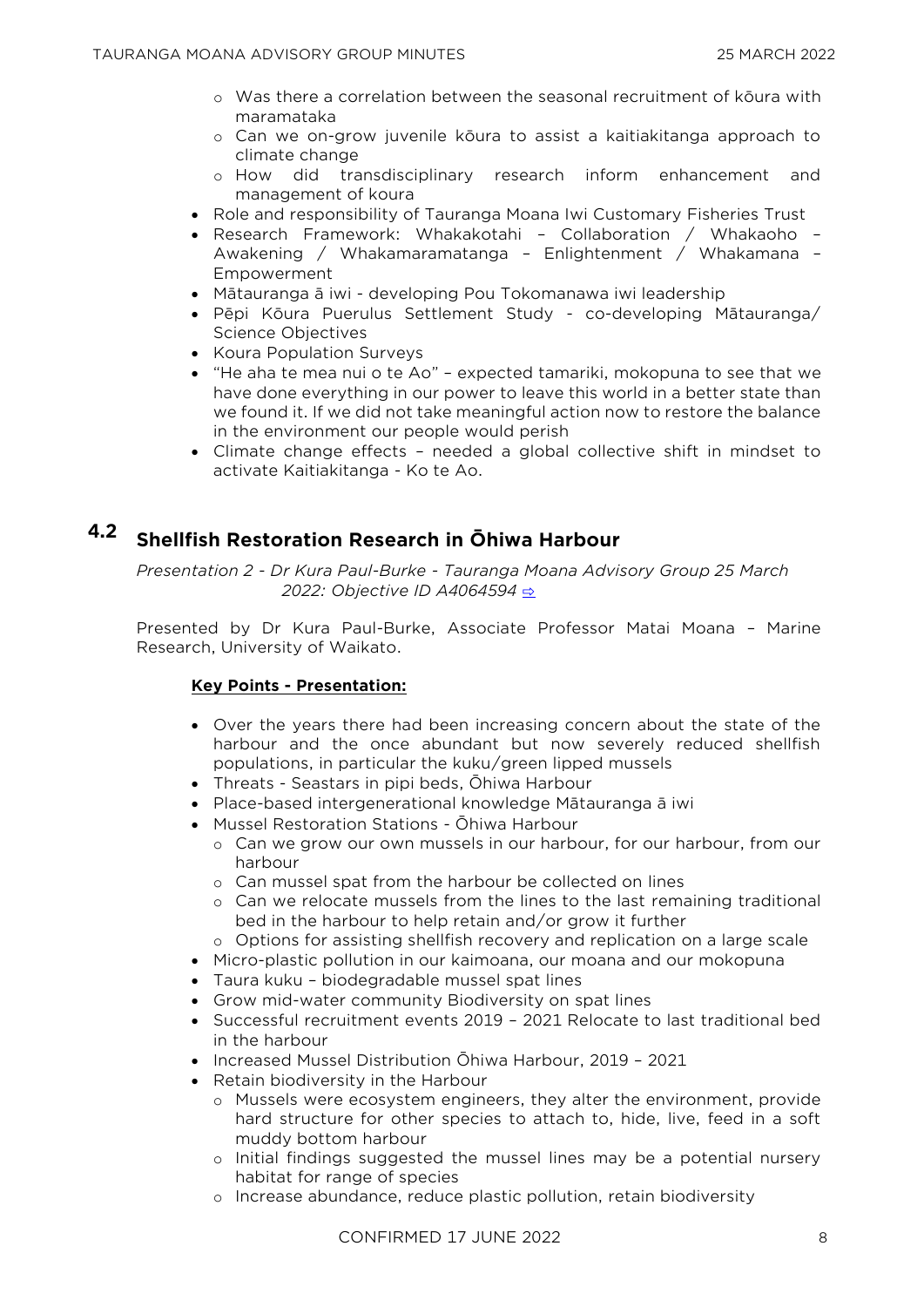- Pātangaroa project Economic potential of bioactives and collagen products from seastars
- Build capability, create access to mātauranga Māori & marine science
- Awhi Mai Awhi Atu finding ways for mātauranga ā iwi and western science to work together.

#### **Key Points - Members:**

- Expressed appreciation for the valuable mahi by both Kia Maia Ellis and Dr Kura Paul-Burke in the Tauranga Moana contributing to the health of the Moana, involving local people and connecting people with the Moana
- Noted that the local mahi could be replicated in other estuaries/moana/harbours.

#### **Items for Staff Follow Up:**

- Consider providing the following two presentations relating to the health of Tauranga Moana at a future hui of Te Maru O Kaituna River Authority as this would provide valuable information relating to possibilities for Little Waihī and Maketū estuaries:
	- o Kōura Restoration Mahi in Tauranga Moana to be presented by Kia Maia Ellis - Kairangahau PhD Student at the University of Waikato/ Project Manager Tauranga Moana Iwi Customary Fisheries Trust
	- o Shellfish Restoration Research in Ōhiwa Harbour to be presented by Dr Kura Paul-Burke, Associate Professor Matai Moana – Marine Research, University of Waikato.

# **5. Ngā Pūrongo Reports**

**Hei Pānui Anake Information Only**

## **5.1 Membership change - Resignation: Bay of Plenty Regional Council Toi Moana Representative**

Presented by Chris Ingle – General Manager, Integrated Catchments.

## **Resolved**

**That the Tauranga Moana Advisory Group:**

**1 Receives the report, Membership change - Resignation: Bay of Plenty Regional Council Toi Moana Representative.**

> **McDonald/Thompson CARRIED**

# **5.2 Essential Freshwater Policy Programme 2022**

*Presentation 3 - Essential Freshwater Policy Programme 2022: Objective ID A4070039* [⇨](../../../RedirectToInvalidFileName.aspx?FileName=TMAG_20220325_MAT_3485.PDF#PAGE=32)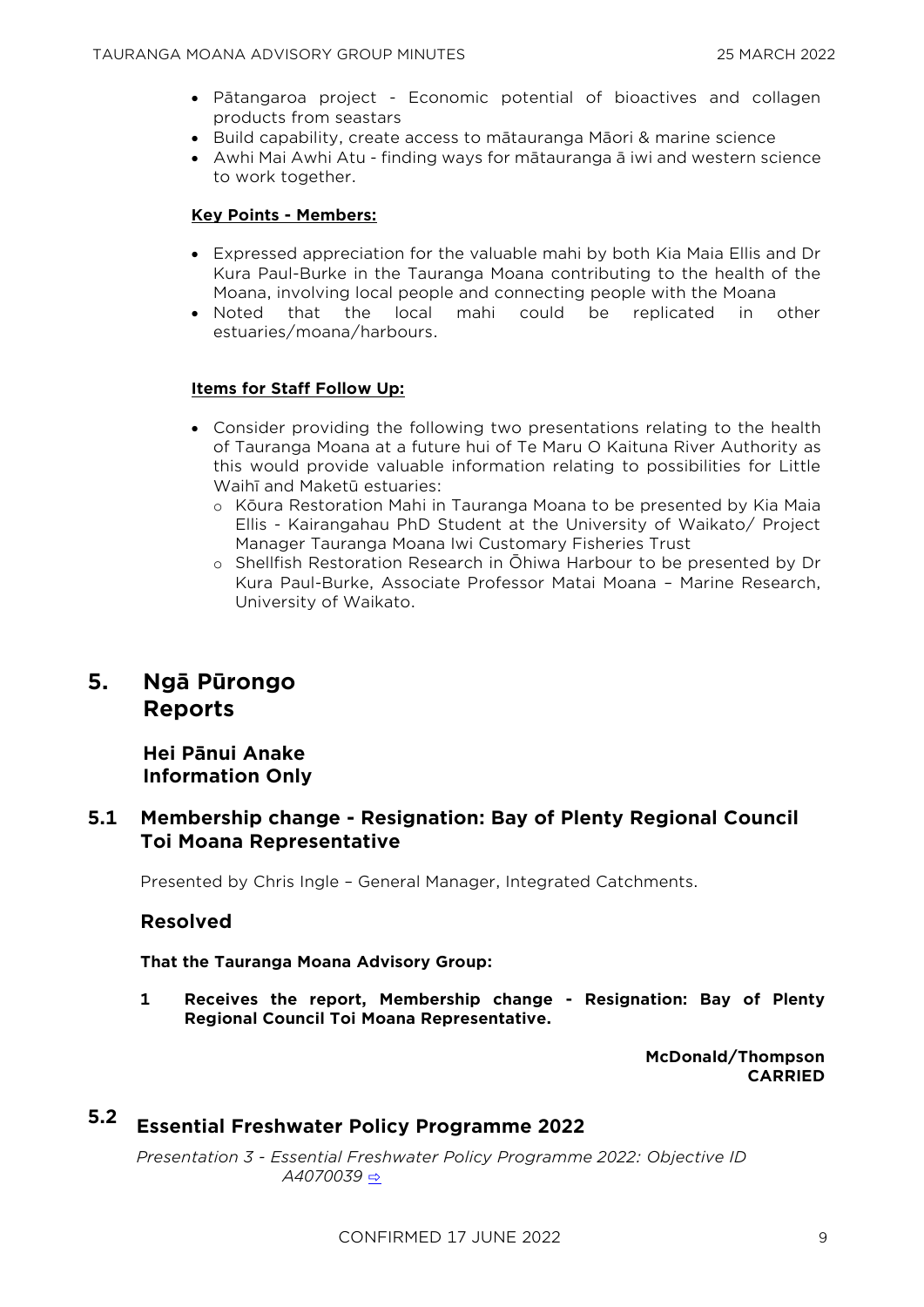Presented by BOPRC Toi Moana Senior Planner (Water Policy) Gemma Moleta.

#### **Key Points:**

- National Objectives Framework:
	- o Provided an update on progress with the programme and invited discussion on an example vision provided to iwi in January 2022
	- o Collated values across the region; 64 new contributions from the community within the Tauranga Moana Freshwater Management Unit (FMU) on the Participate site had been received
	- $\circ$  Of the 64 entries people were unhappy with the current state of 12 entries including Kaiate Falls, Uretara River and lower Wairoa
	- o Currently focussing on environmental outcomes across the region for those values: direction from iwi management plans, community groups and catchment strategies, online feedback and the National Policy Statement (NPS) bottom lines would be the starting point. Planned engagement with the community online late April-June 2022 on environmental outcomes and goals for visions
	- o Changes to the National Environmental Standard for Drinking Water (NESDW) would be included in the essential freshwater process
- BOPRC Toi Moana's Essential Freshwater Policy Programme Timeline
	- o Key 2022 tasks / developing draft measurable targets, limits and policy options to achieve them
	- o Working with iwi and hapū where they would like to be involved in the NPSFM process and supporting mātauranga Māori input
	- o Early "without prejudice" discussions with key stakeholders, and technical experts as Toi Moana staff develop policy options, some initial communication and engagement with the public
	- o Water quality reporting tool had been developed and would be publicised shortly via Freshwater Flash
	- o Council elections scheduled for October 2022 to be incorporated into the planning process
- The process for visions
	- o Acknowledged Pia Bennett's work on Ko WAI matou
	- o Since the last meeting, the example vision and a letter to iwi to initiate discussion on visions had been sent
- Visions under the NPSFM
- Provided an example: Draft Tauranga Moana FMU long-term vision.

## **Key Points - Members:**

- Information previously shared with Council on Tauranga Moana visions/aspirations to be included in the draft response
- Comments raised at TMAG's 10 December 2021 hui to be considered for incorporation into the response
- Suggested close liaison with Ko WAI matou process by Pia Bennett to ensure a collaborative process/eliminating confusion for whānau/hapū/iwi during the ongoing engagement
- Would appreciate further updates on progress with the Essential Freshwater Policy Programme at future hui.

# **Resolved**

#### **That the Tauranga Moana Advisory Group:**

**1 Receives the report, Essential Freshwater Policy Programme 2022.**